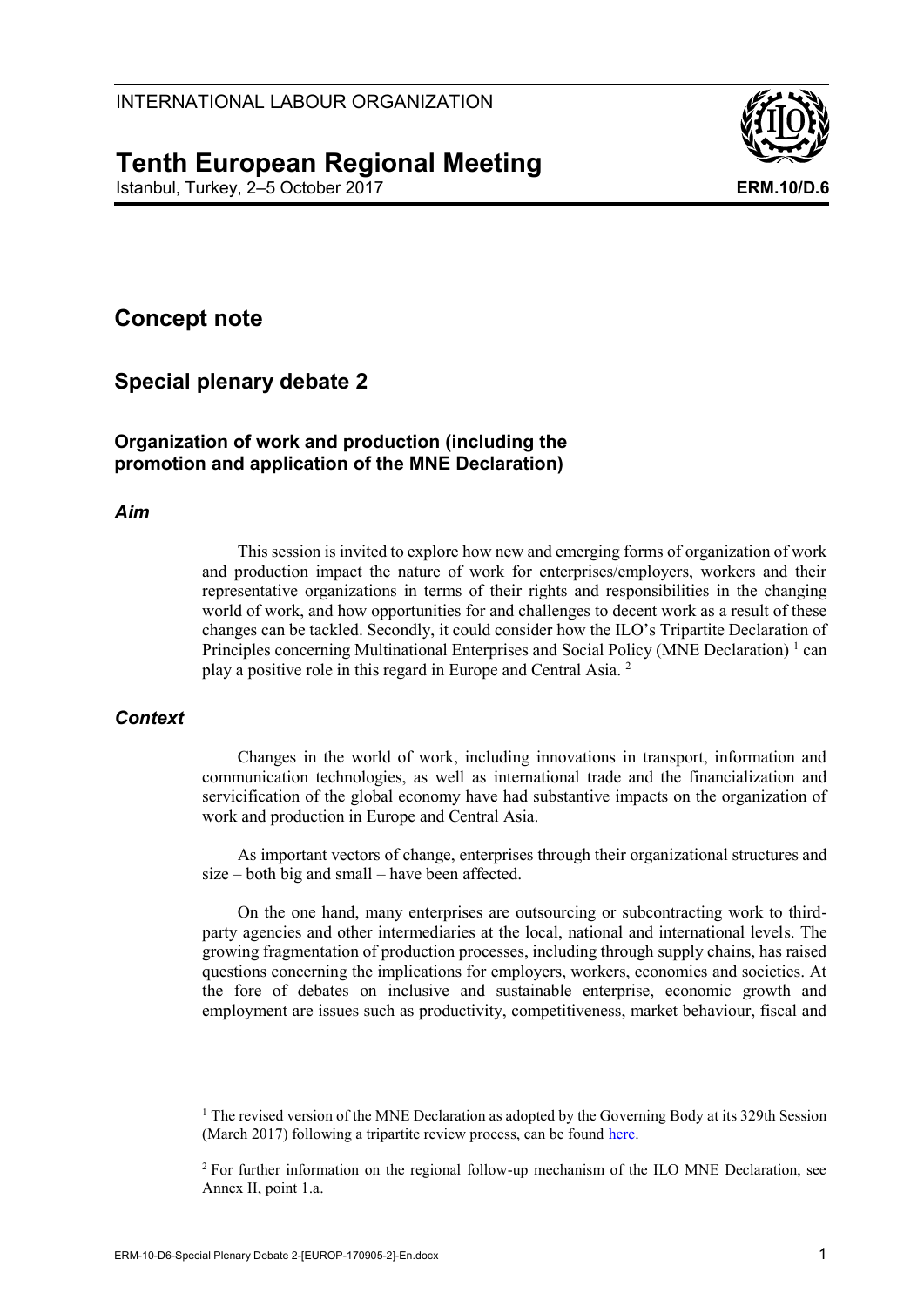social policies, environmental and trade policies, as well as fundamental labour rights and working conditions.

On the other hand, the emergence of new forms of enterprises such as those in the gig, platform, sharing or crowd-work economy has disrupted many traditional enterprises and established markets, while also being an important source of new forms of employment. This has contributed to the emergence of a new set of entrepreneurs, creating work opportunities and livelihoods for many in the labour market.

While such transformations in the organization of work and production have provided many opportunities for employers and workers, as well as greater flexibility and work–life balance, they have also raised questions as to the nature and scope of rights and responsibilities, including how these rights can be exercised and where and by whom such responsibilities are borne. Likewise, the roles of governments, employers' and workers' organizations, enterprises and labour market institutions are also being revisited.

These transformations and their impacts on the labour market have challenged the understanding of the standard employment relationship as it shifts from one based on continuous, regular and full-time employment towards employment relationships that are looser and fluid, or in some cases no longer exist at all. The lines between employment and self-employment have become increasingly blurred.

The proliferation of diverse and more flexible forms of employment arrangements, such as temporary work, part-time work, agency work and subcontracting, and dependent selfemployment, as well as the erosion of the traditional employment relationship, have raised concerns that an increasing number of workers might be exposed to greater levels of labour market vulnerabilities and social insecurities. In some cases, workers are finding themselves outside or excluded from the scope of social protection and labour protection systems. This raises questions as to the adequacy and coverage of social and labour protection systems that would ensure a fair balance between flexibility and security.

Furthermore, as rights and responsibilities are increasingly decoupled from the employment relationship, there may be implications for occupational safety and health at work, working conditions, as well as the exercise of fundamental labour rights including freedom of association and collective bargaining, and the manner in which these rights are defended. At the same time, enterprises may be deprived of continuity and skill development within their workforces.

Changes in the organization of work and production are having, and will continue to have, far-reaching consequences for workers, employers, governments and society, as well as employment and industrial relations systems.

While all stakeholders of the economy bear responsibility for the shaping of future production processes, multinational enterprises – as a mobile and far-reaching stakeholder in an increasingly globalized economy – are particularly well-placed to, and have particular responsibilities in, advancing a sustainable future of work and production. In recent decades, production processes have become progressively more differentiated and have partly grown into global supply chains that extend beyond the reach of regulation of individual countries. This development further magnifies the role for tripartite social dialogue and promotion of good business practices.

A key instrument in the promotion of sustainable enterprises is the ILO's Tripartite Declaration of Principles concerning Multinational Enterprises and Social Policy containing recommendations to enterprises (multinational and national), governments and social partners in the areas of general policies, employment, training, conditions of work and life and industrial relations. The aim of the instrument is to stimulate the positive contribution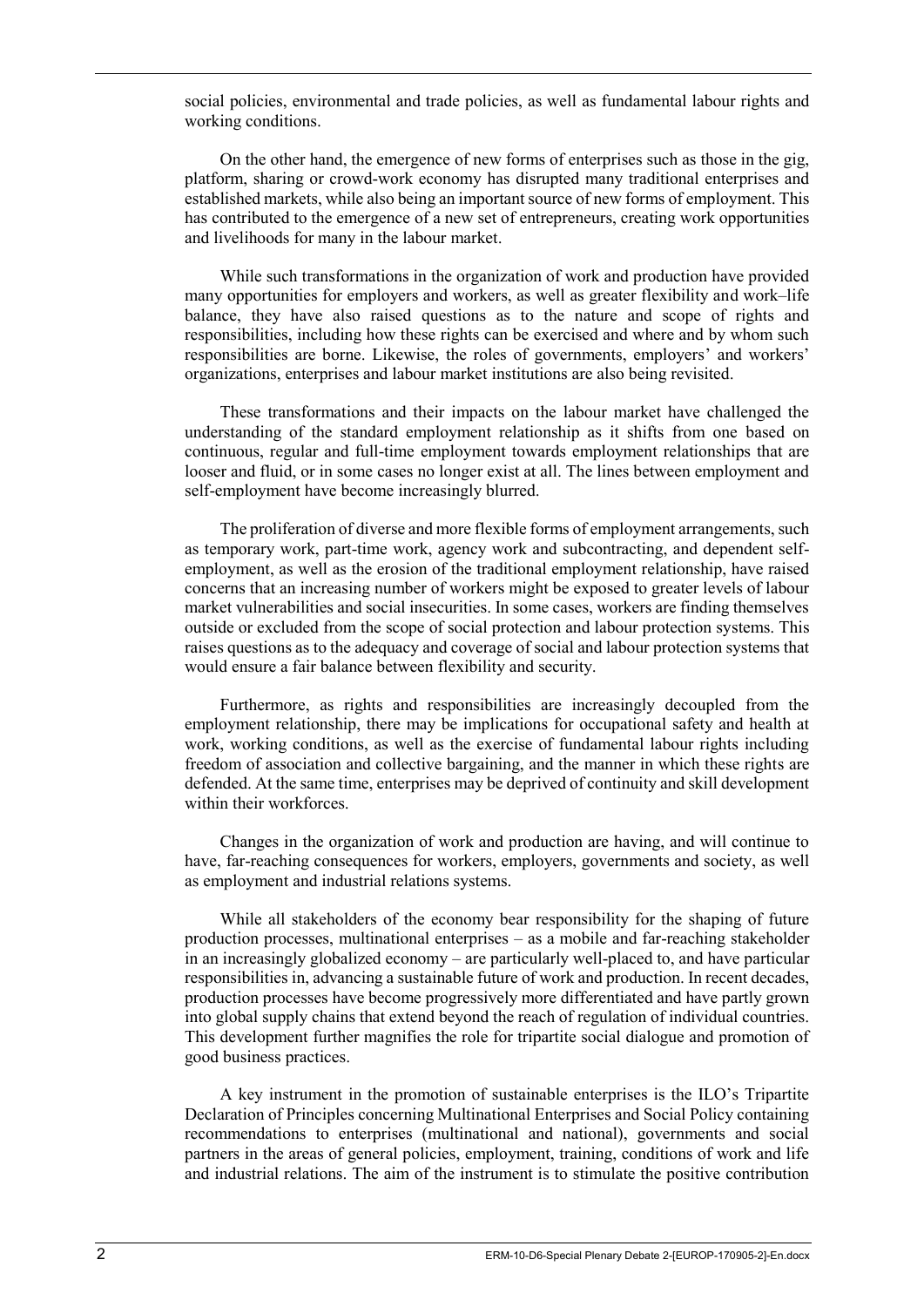of enterprises to socio-economic development and decent work and mitigate and resolve possible negative impacts. These recommendations reflecting good practices for all enterprises are also highly relevant in the context of the [2030 Agenda for Sustainable](https://sustainabledevelopment.un.org/post2015/transformingourworld)  [Development](https://sustainabledevelopment.un.org/post2015/transformingourworld) and future developments in the organization of work and production.

Multinational enterprises headquartered or with operations in Europe and Central Asia play an important role in socio-economic development and decent work through their decisions on investment, procurement and employment, and the business relationships they maintain with other enterprises, especially local firms, including micro-, small and medium enterprises. While, the presence of multinationals and their supply chains present significant opportunities for socio-economic development and decent work, they may also pose challenges. It is also important that governments help create an enabling environment for multinationals and their suppliers to fully harness these opportunities and effectively manage potential disruptive impacts.

The report *Multinational enterprises, development and decent work – Report on the promotion and application of the MNE Declaration in Europe and Central Asia* presents an overview of trends in foreign direct investment (FDI) in the region and the opportunities and challenges that such investment holds for decent work.<sup>3</sup> It also summarizes the views of governments, employers' and workers' organizations on the application of the MNE Declaration based on a questionnaire that was distributed to all ILO member States in the region. The high number of responses received <sup>4</sup> indicates the strong level of interest in MNEs and their contribution to decent work and inclusive, sustainable development, as well as the importance of the promotion of this tripartite policy framework. In addition, the report provides details on the initiatives undertaken by governments, employers and workers to raise awareness on the instrument and promote the application of the recommendations set forth in the MNE Declaration.

#### *Potential questions for consideration*

- What are the new forms of enterprises and how does this impact productivity and competitiveness? How are new forms of work and employment affecting traditional categories of workers in the region? How can employment creation and protection of labour and social rights be promoted to ensure decent work for all?
- What can governments, employers' and workers' organizations do to promote an enabling environment for sustainable enterprises?
- How can investment and trade enhance the creation of decent work opportunities in the region?
- How can governments, employers' and workers' organizations take on the roles and responsibilities outlined in the MNE Declaration to better harness operations of MNEs for more and better jobs, including through their business linkages with domestic firms, including micro-, small and medium enterprises? What is the way forward for a better promotion and application of the principles of the MNE Declaration in the region in the

<sup>3</sup> The report *Multinational enterprises, development and decent work – Report on the promotion and application of the Tripartite Declaration of Principles concerning Multinational Enterprises and Social Policy in Europe and Central Asia*, can be found [here.](http://www.ilo.org/wcmsp5/groups/public/---europe/---ro-geneva/documents/meetingdocument/wcms_574188.pdf)

<sup>4</sup> Overall, 83 responses were received from a total of 43 countries, representing 84 per cent of the region's member States.